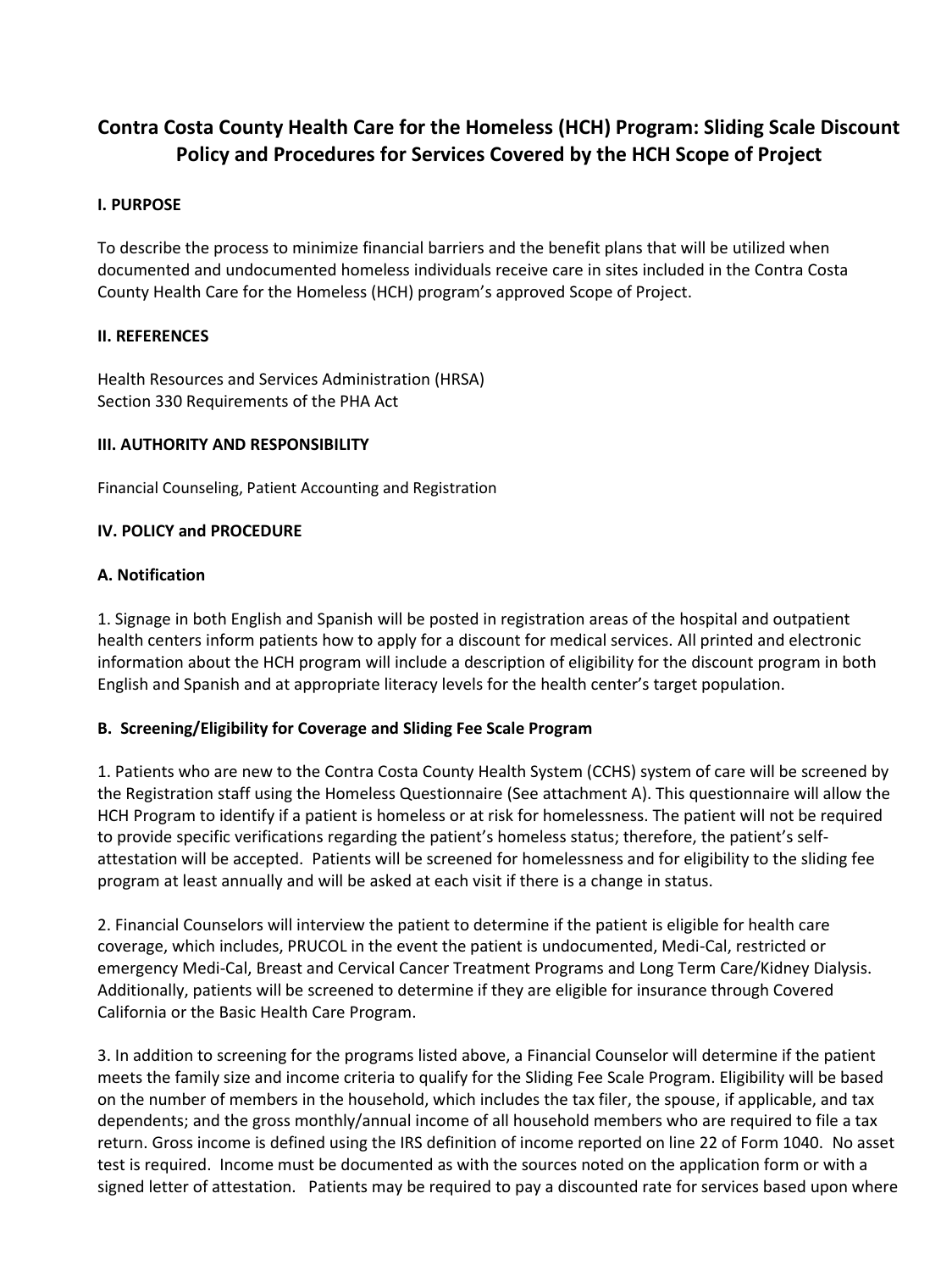their income falls in the current Federal Poverty Level Guidelines and will not be discriminated against on the basis of age, gender, race, creed, disability or national origin. See Attachment B for the sliding fee schedule and income guideline. The sliding fee schedule will be updated annually to use the most recent federal poverty income guidelines, will be evaluated annually for its effectiveness in reducing financial barriers to care, revised as may be appropriate and approved by the board.

4. Homeless individuals and families with annual incomes at or below 100% of the Federal Poverty Level will receive a full discount and will not be charged for services. Patients with incomes above 200% of the Federal Poverty Level will be evaluated for the Discount Program. See Health Services Policy # 707-C, Discount Payment Program for more information. Patients above 200% of the FPL not eligible for other support programs will be charged full fee.

5. Patients with third party health insurance that does not cover or only partially covers costs for certain medical services may be referred to a Financial Counselor to be screened for eligibility for the Sliding Fee Scale Program. A payment adjustment will be made by CCHS Patient Accounting for patients who are eligible for the Sliding Fee Scale Program. Insured patients who are eligible for the sliding fee program will not be charged more than they would otherwise have been charged as an uninsured patient under the sliding fee program.

 6. Patients who are homeless or at risk for homelessness are not required to apply for health care coverage in order to be eligible for the Sliding Fee Scale Program.

7. Patients who are screened and identified as homeless or at risk for homelessness will have the Homeless benefit plan entered into ccLink.

8. Patients will be required to complete an application for the Sliding Fee Scale Program (see attachment C). Upon receipt of a Verifications Request Notice from the Financial Counseling Unit, patients will submit a signed Rights and Responsibilities Form. Patients will receive written notification of their Sliding Fee Discount payment or, if applicable, the reason for denial of their application. Homeless patients whose income and family size status does not change will remain eligible for the sliding fee program for one year from the point in time their application was approved.

9. Patient Accounting will adjust the charges for services per the sliding fee schedule and income guidelines per notes entered by a Financial Counselor in ccLink. Documents submitted by the patient are scanned and kept in a secured database. Random applications are reviewed periodically to ensure compliance with this policy.

10. If ineligible for any of the discount programs or if a Financial Counselor does not interview the patient prior to a scheduled outpatient appointment or discharge from Inpatient or the ED or if the patient refuses to complete the application process, the financial coverage will remain Private Pay.

11. Medical services will be provided regardless of one's ability to pay. The Patient Accounting Director will inform the Health Services Department's Chief Financial Officer (CFO) of the extenuating circumstance(s) that impacts a patient's ability to pay the discounted fee per the Sliding Fee Schedule. The CFO will make the decision to waive the entire or partial amount of what the patient owes for medical services rendered.

## **C. Health Care for the Homeless Van Services**

1. Homeless patients may receive primary care services in the mobile health vans that specifically provide health care services for the homeless population. CCHS mobile vans are not able to charge patients for services due to California State licensing requirements. Patients who receive services in the Homeless Van will have the plan benefit code 800004 assigned by the CCHS Health Care for the Homeless (HCH) staff only. This